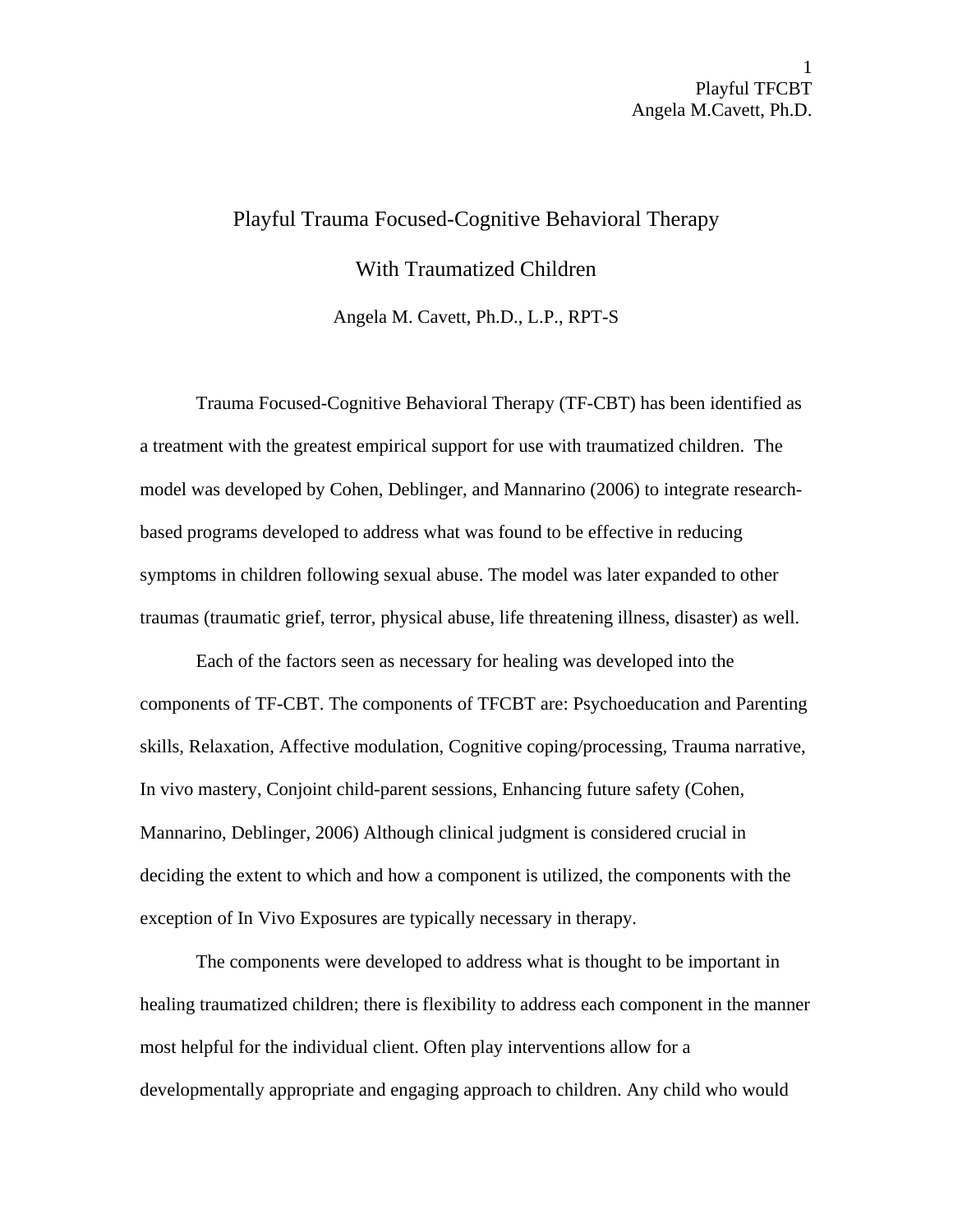benefit from TF-CBT would benefit from the clinician utilizing play therapy interventions consistent with the components of TF-CBT administered in accordance with the TF-CBT treatment model.

TF-CBT begins with assessment which is essential in evaluating the symptom constellation for a child. The therapist utilizes assessment instruments (i.e., Child Behavior Checklist) to assess problem areas and communicates this with the parent and child. The treatment plan can be made concrete to the child by using play therapy interventions. For example, the parent and child can utilize the Caterpillar to Butterfly technique to engage in the treatment plan development. This is an art/play project created by the child and parent. A caterpillar is created by the parent and child in the session with pipe cleaners and other art supplies. They also use foam sheets, markers and pipe cleaners to create butterflies. They list several (i.e., four) problems/symptoms that they would like to address in therapy. After the caterpillar and butterfly are created, several (i.e., four) problems/symptoms are listed under the title caterpillar and the corresponding goals are listed below the title butterfly. Another playful way to utilize the assessment information and develop a treatment plan at the outset of TF-CBT is to utilize Goodyear-Brown's *Step by Step* intervention (2005).

 Psychoeducation is the first component of TF-CBT and is utilized throughout the treatment. Play interventions are helpful to teach the child about trauma. A playful manner to address this is to use bibliotherapy (read the child a book related to the trauma). The child can act out the story with puppets or figurines.

The second component of TF-CBT is related to parenting. Utilizing the TF-CBT model, the therapist addresses parenting skills through teaching behavioral interventions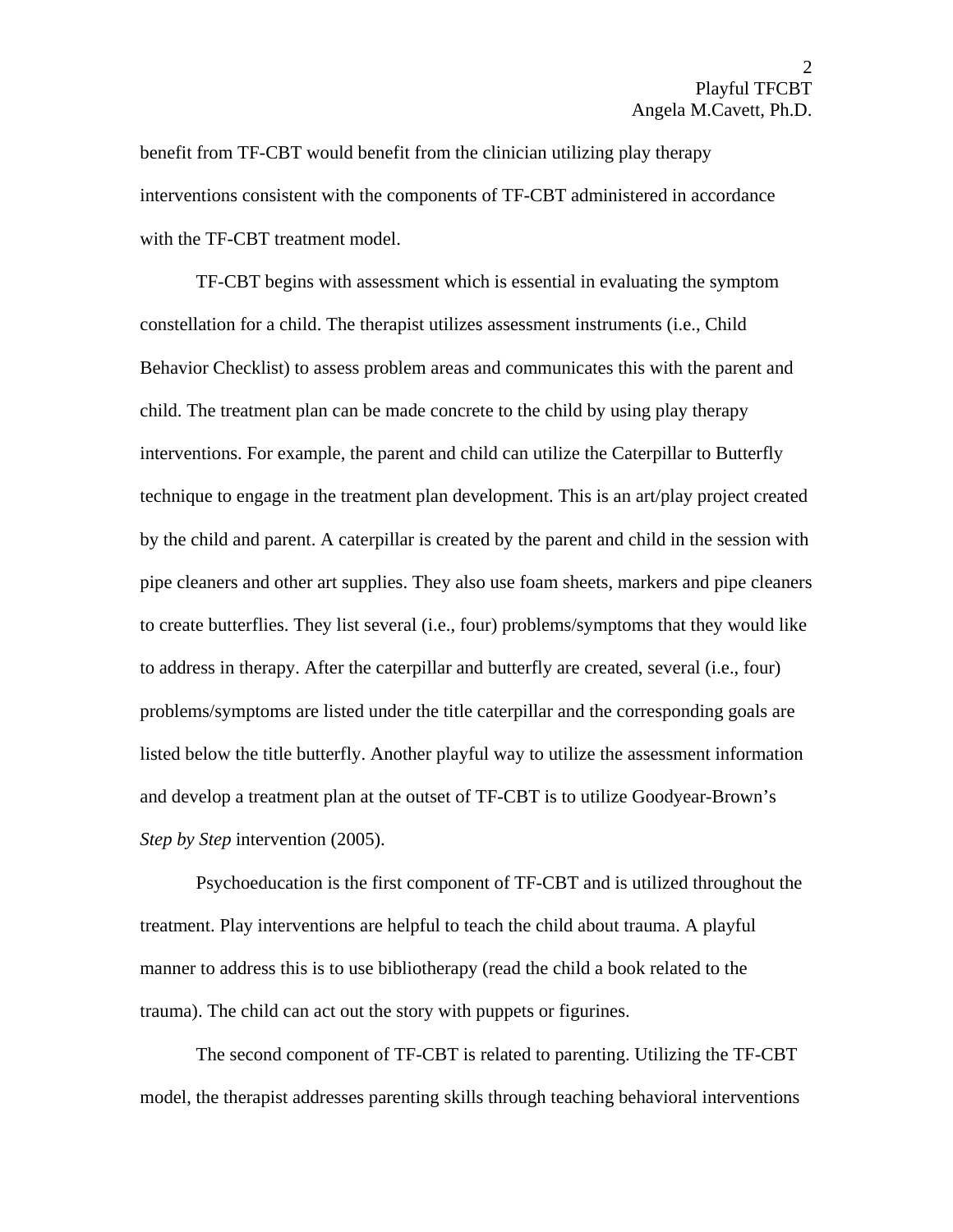such as praise and contingency plans/behavior modification. This component can be initiated by the therapist by using the "*Me and my Mom Technique"* (Crisci, Lay, & Lowenstein, 1998) which makes apparent the changes that have occurred in the parentchild relationship due to the trauma.

Relaxation is the third component of TF-CBT and is helpful in teaching the skills related to reducing anxiety. Breathing interventions and progressive muscle relaxation are commonly used. A breathing intervention that is powerful for children is Four-Square Breathing. The child draws a square and labels the corners 1. Breathe in, 2. Hold it, 3. Breathe out, and 4. Do nothing. The therapist also discusses, at the developmentallyappropriate level for that child, a square has four sides and each step can be done for four seconds each and practiced four times a day. The four-seconds allow for adequate deep inhalation and exhalation as well as a visual and auditory cue for remembering the intervention. The third step is practiced with bubbles as a visual of adequate exhalation. The therapist playfully does short, angry breaths that produce few if any bubbles and long, relaxed breaths as they demonstrate bubble-making. The child is praised for long, relaxed breaths that result in big or numerous bubbles. A second intervention related to relaxation is using Four-Square breathing with a flat stuffed animal on the diaphragm to visually depict inhalation and exhalation.

Play therapy techniques can be used to teach the child progressive muscle relaxation. The child is taught that muscles can be tight or relaxed. This can initiated by providing a hard (i.e., superhero action figure) and soft toy (i.e. floppy ragdoll) for the child to touch while the therapist discusses how hard/soft each is. PMR can be individualized and relabeled depending on the hard and soft toys the child uses (i.e.,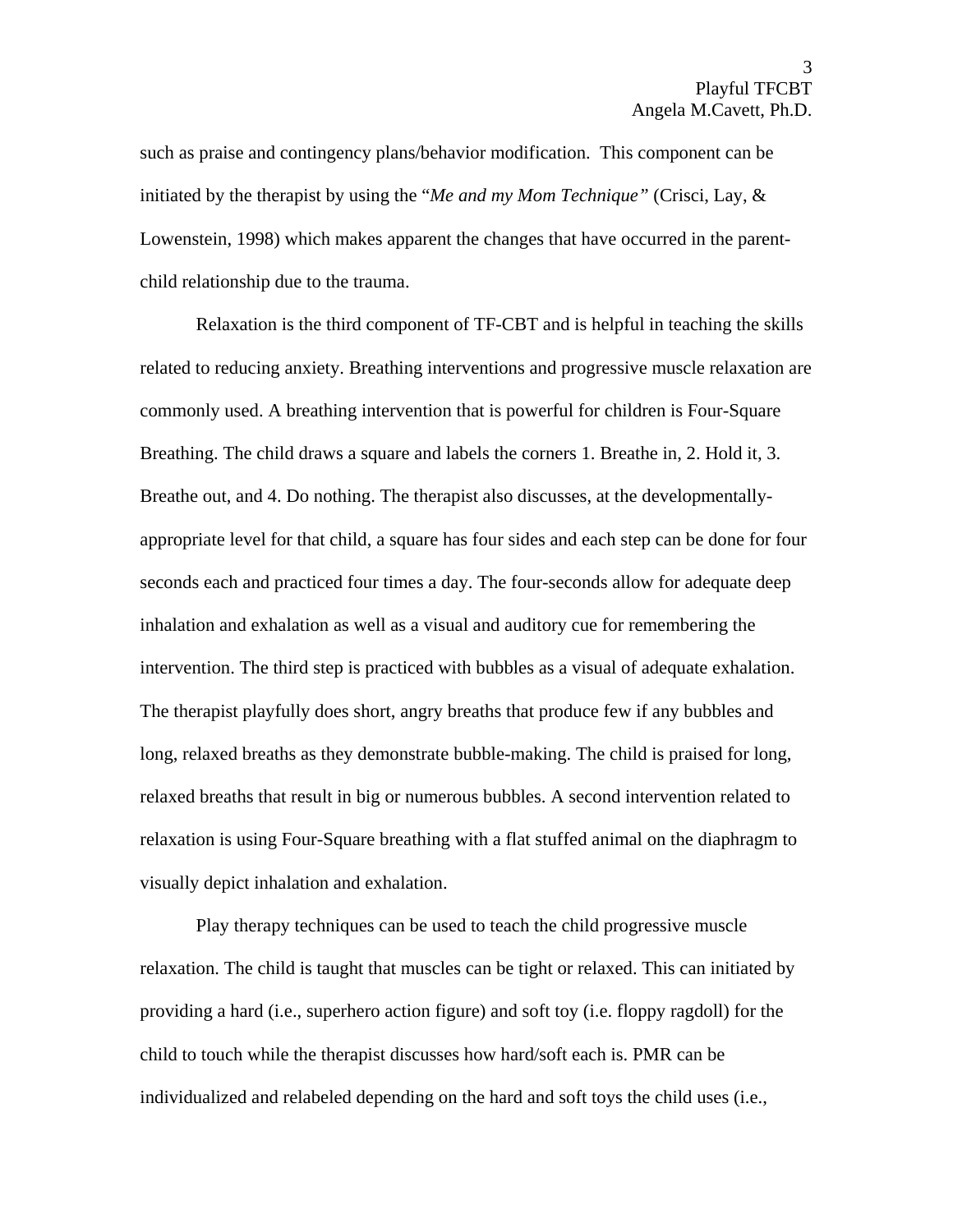Mark's Superhero/bear game). The child and therapist can dance/march a stiff, hard muscle dance followed by flopping dance. The dance is followed by progressively tightening and relaxing muscles as in standard PMR.

Play interventions addressing the component of Affective Expression and Modulation are abundant. It is helpful to address identification of feelings in self and others, measurement and expression of the intensity of the feeling and expression of the feelings. First children are taught a range of feelings depending upon their developmental level. Although standard TF-CBT suggests handouts or charades for feelings identification, it is more engaging to have a broad array of play interventions to best engage each individual child. *Feelings Tic-Tac-Toe* (Lowenstein, 1999) is an engaging game. Feelings puzzles such as puzzles of bears with several heads depicting different emotions and toys such as the Meebie (a plush toy with Velcro facial features) allow for play during the discussion of feelings. Paris Goodyear-Brown suggests several interventions that allow for discussion of feelings such as *Mood Manicure* (2002) which allows the child to pick colors of fingernail polish to represent different moods which are discussed as the therapist paints the child's nails.

The measurement and expression of the intensity of emotions can be addressed with several play therapy techniques. For example, the degree of feelings can be depicted using beads on an abacus. *Mad Maracas* (Goodyear-Brown, 2005) is an intervention which depicts intensity of affect through the shaking of maracas. The *Parachute Feelings-Ometer* intervention (Cavett, 2009) utilizes a parachute and balls to depict the intensity of feelings. The expression of feelings can be discussed with playful interventions such as *Anger Menu* (Cavett, in press).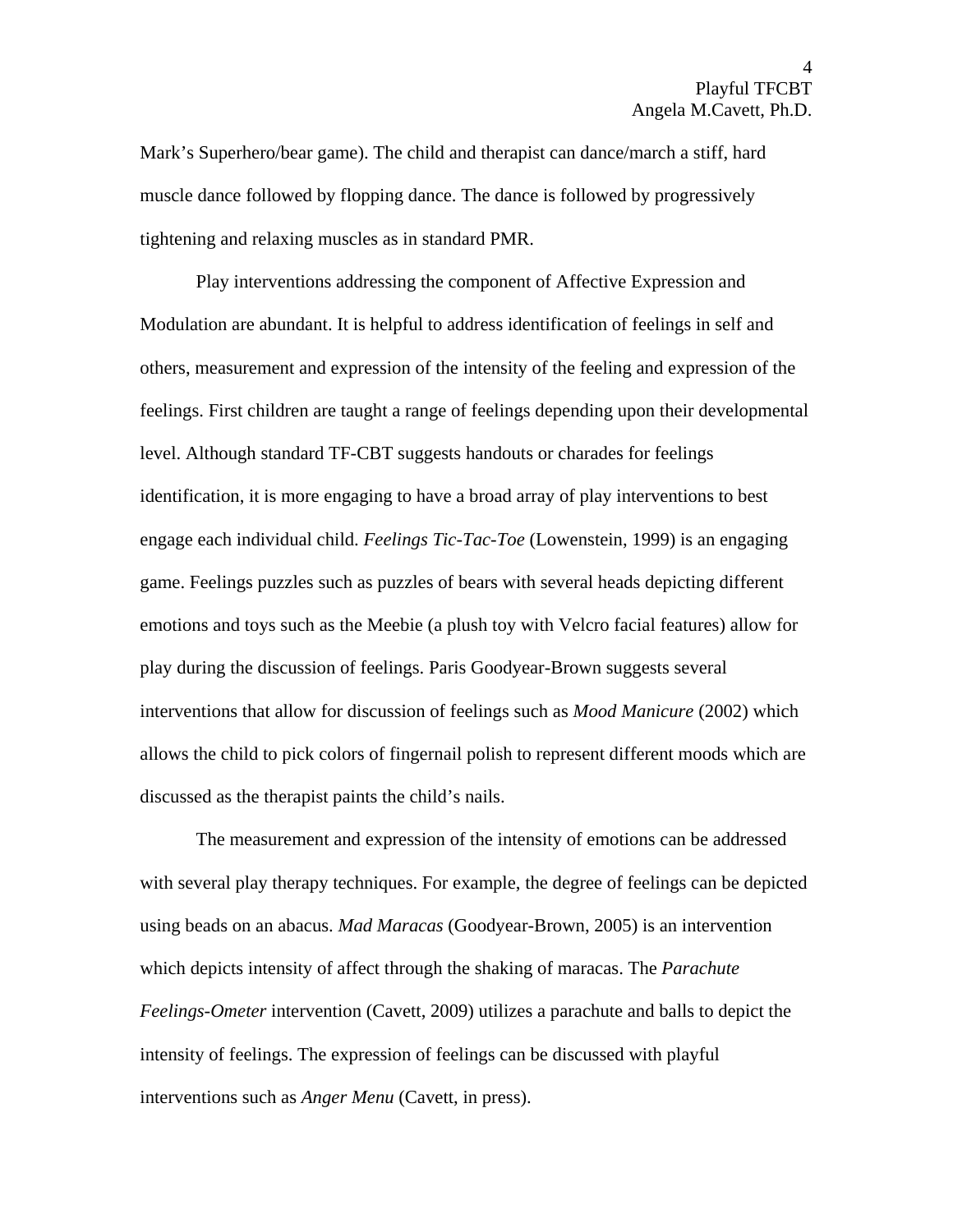The next component in TF-CBT is discussion about the Cognitive Triangle. During this discussion the child is taught about the connection between feelings, thoughts and behaviors. The *How I Think, Feel and Behave* activity (Lowenstein, 2006) was developed to address responses to death and can be utilized to process traumatic grief. The therapist can also utilize the statements in the intervention to address the thinking, feeling and behavior of children with other traumas. The *Acting on my Feelings* technique (Crisi, Lay, & Lowenstein, 1998) also addresses the link in a developmentally appropriate manner.

 The component that has been described as the most important by children and their parents when assessing the effectiveness of TF-CBT is the creation of the Trauma Narrative and the processing thereof (Cohen, Mannarino, & Deblinger, 2006). The trauma narrative is developed in therapy over many sessions. The telling of the traumatic experience (creating the narrative) can be done with the child playing out the trauma while dictating to the therapist the trauma narrative. For example, the child may act the trauma out in the doll house with figures. At times, children are able to give additional details when they play out the trauma narrative with the dolls/house that were not in their first verbal telling of the narrative.

 After the trauma narrative is developed, it is processed at which time psychoeducation addresses responses and normalization of the child's reactions. Several play therapy techniques such as the *Guilt Trip Game* (Crisi, Lay, & Lowenstein, 1998) address responsibility and guilt. When children present with problems related to discussing the trauma at times that are not helpful for them or their peers, *The Who, What, Where and When* game (Kenney-Noziska, 2008) can address appropriate situations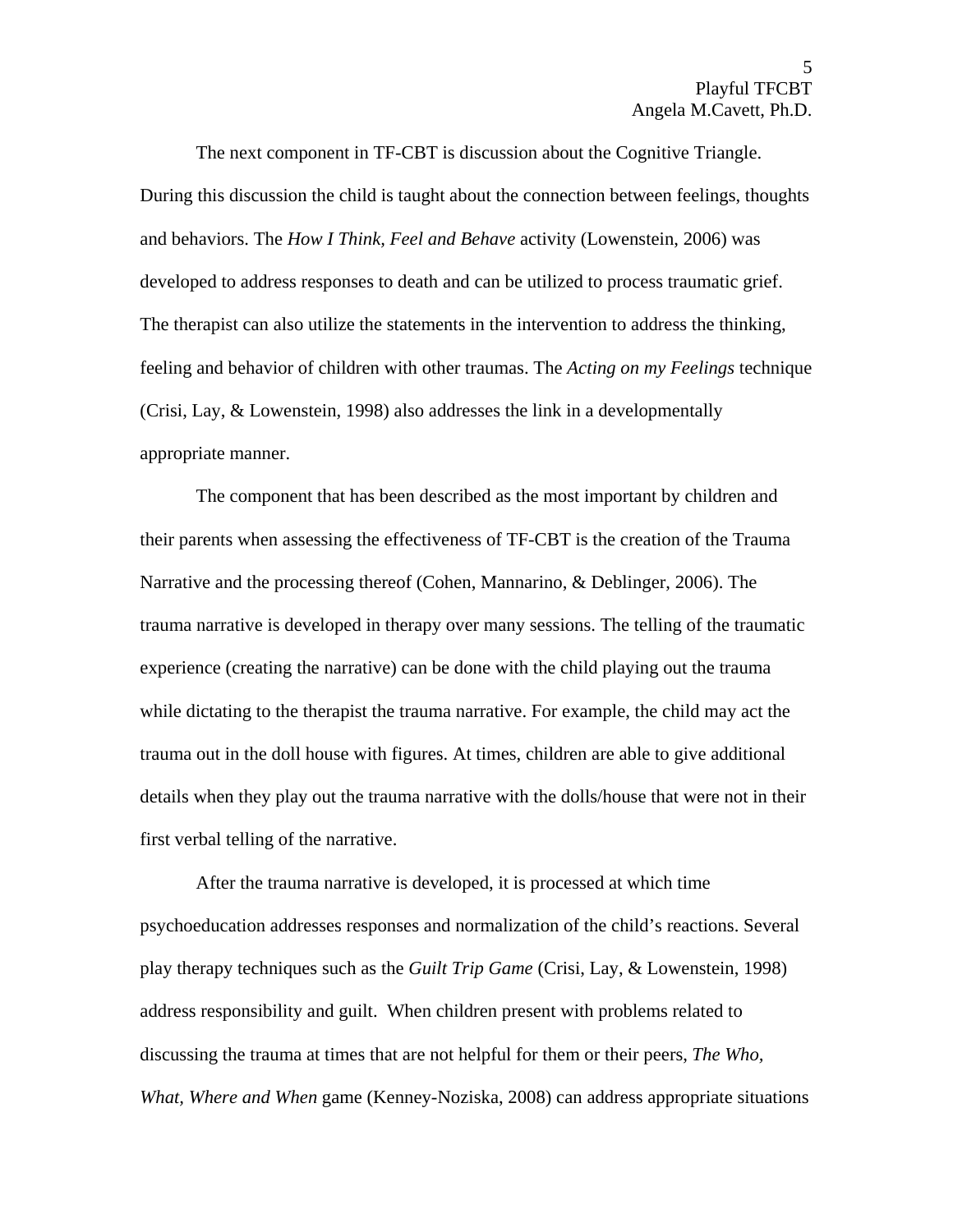for the child's telling of his or her story. The *Twisted Thinking* game (Kenney-Noziska, 2008) allows the child and therapist to process thoughts initially expressed in the narrative that may not be helpful for the child. The child's cognitive distortions can be processed with Goodyear-Brown's *Thinking Caps* game (2005) differentiating helpful and unhelpful or accurate and inaccurate thoughts. The *Erase the Place* technique (Goodyear-Brown, 2005) can be utilized for the child to address cognitive distortions based on messages from the perpetrator.

 The trauma narrative can also be beneficial in assessing the trauma cues or reminders that may be associated with negative feelings (i.e., anxiety) about the trauma. The clinical interview and parental report are also helpful in assessing things that remind the child of the trauma. Trauma reminders or cues can be times (i.e., bedtime), places (i.e., the basement at grandparent's house), or sensory stimuli such as smells (i.e., a type of cologne or taste of candy given by the perpetrator). The child, due to the trauma, associates that trigger or cue with the trauma. In vivo exposure addresses this association and allows the child to break the association between the cue and trauma.

 In vivo exposure can be done playfully to engage the child and lighten the important work of reducing anxiety to triggers. Explaining triggers to children can be done utilizing an intervention described by Grotsky, Camerer, and Damiano (2000) during which a movie such as 101 Dalmatians is discussed with the child and the child is asked to identify things that remind them of Cruella. Those stimuli are labeled to the child as triggers. This is especially helpful if a short clip is shown during therapy followed by play with a Dalmatian puppet or figurine while engaged in the discussion. The child is also introduced to coping with triggers during this intervention. The *How*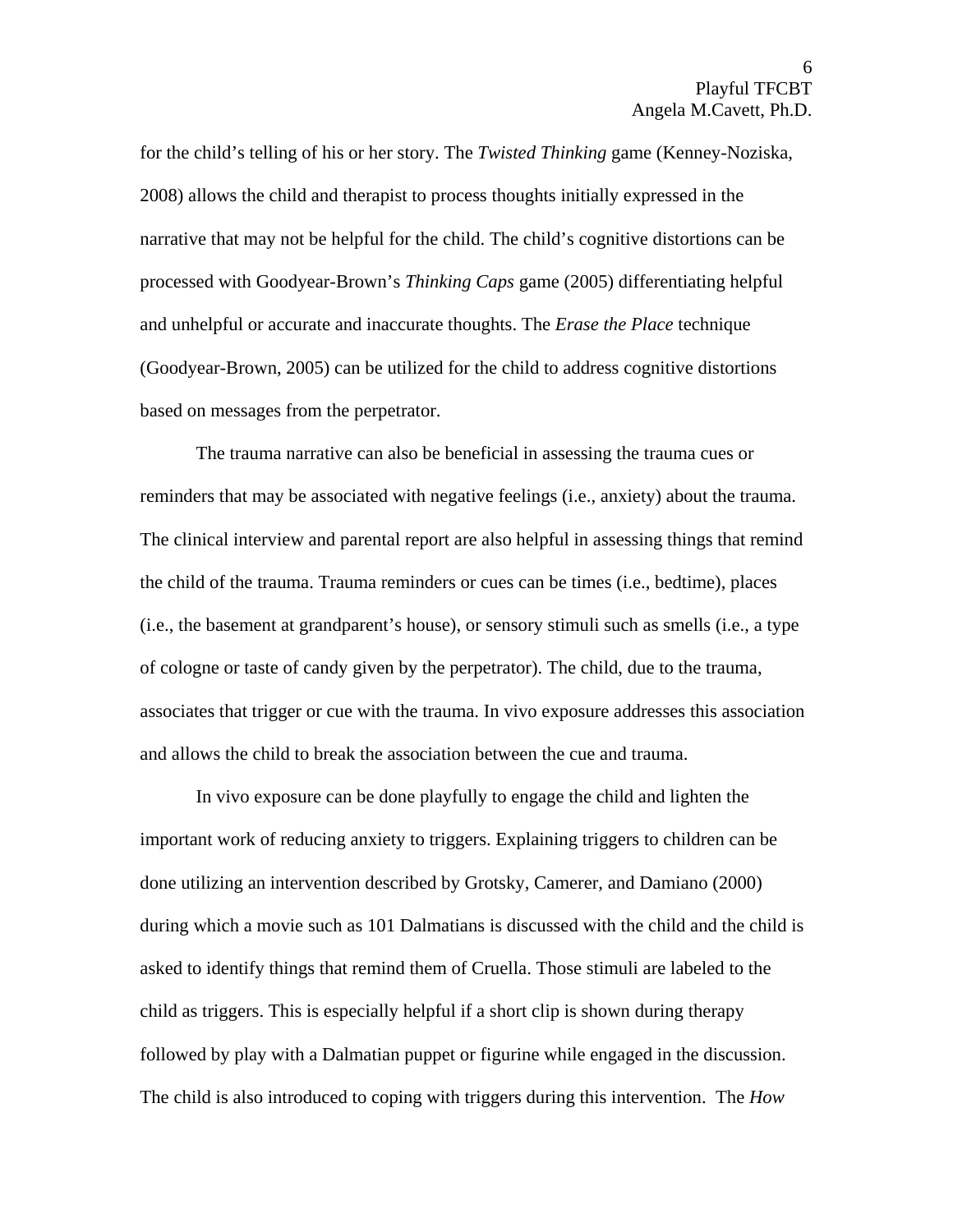*My Body Reacted* technique (Lowenstein, 2006) intervention can be utilized to identify triggers in the child's body.

When the child understands triggers, the child and therapist can develop a hierarchy related to triggers that range from least to most anxiety provoking. Orange cones can be utilized to represent Subjective Units of Distress (SUDS) and the triggers written on slips of paper placed by the respective SUDS cone.

 TF-CBT's final component is Enhancing Future Safety. Play can include role playing with puppets and dolls as well as specific interventions addressing safety concerns. Megaphones for practicing saying "no" can be a fun way to address boundary setting. Developing a support network can be depicted in an art project consistent with the child's interests. For example, a child who enjoys basketball could use art supplies to make a team with each team member representing someone (i.e., therapist, social worker, and mother) who is supportive of them and provides safety.

The integration of play therapy interventions with TF-CBT allows the therapist to provide clients with engaging, developmentally appropriate, empirically validated treatment for trauma. The components of TF-CBT can be utilized in a flexible manner addressing the interests and developmental level of the child in therapy.